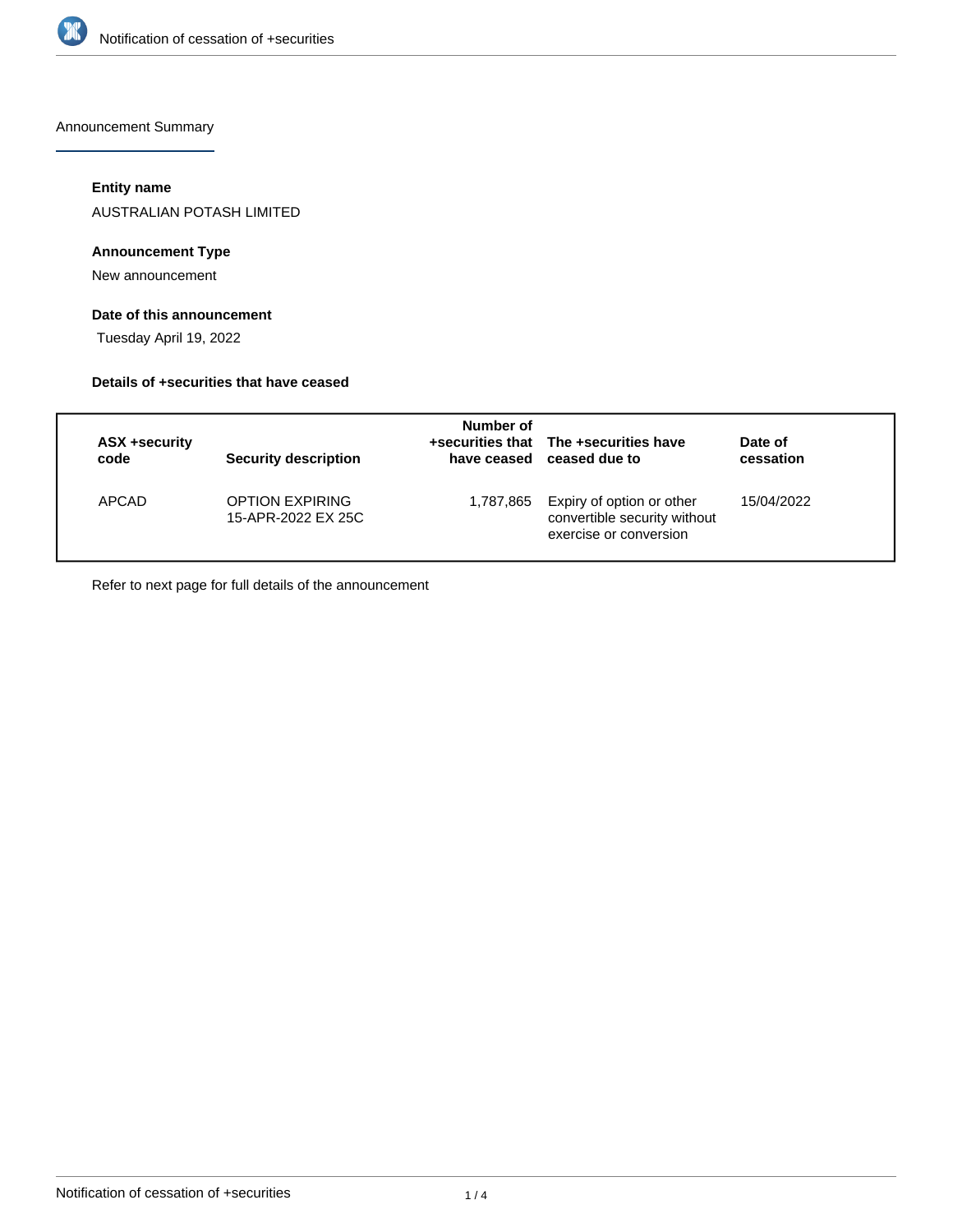

Part 1 - Announcement Details

## **1.1 Name of +Entity**

AUSTRALIAN POTASH LIMITED

We (the entity named above) provide the following information about our issued capital.

**1.2 Registered Number Type**

ACN

**Registration Number** 149390394

# **1.3 ASX issuer code** APC

**1.4 The announcement is** New announcement

## **1.5 Date of this announcement**

19/4/2022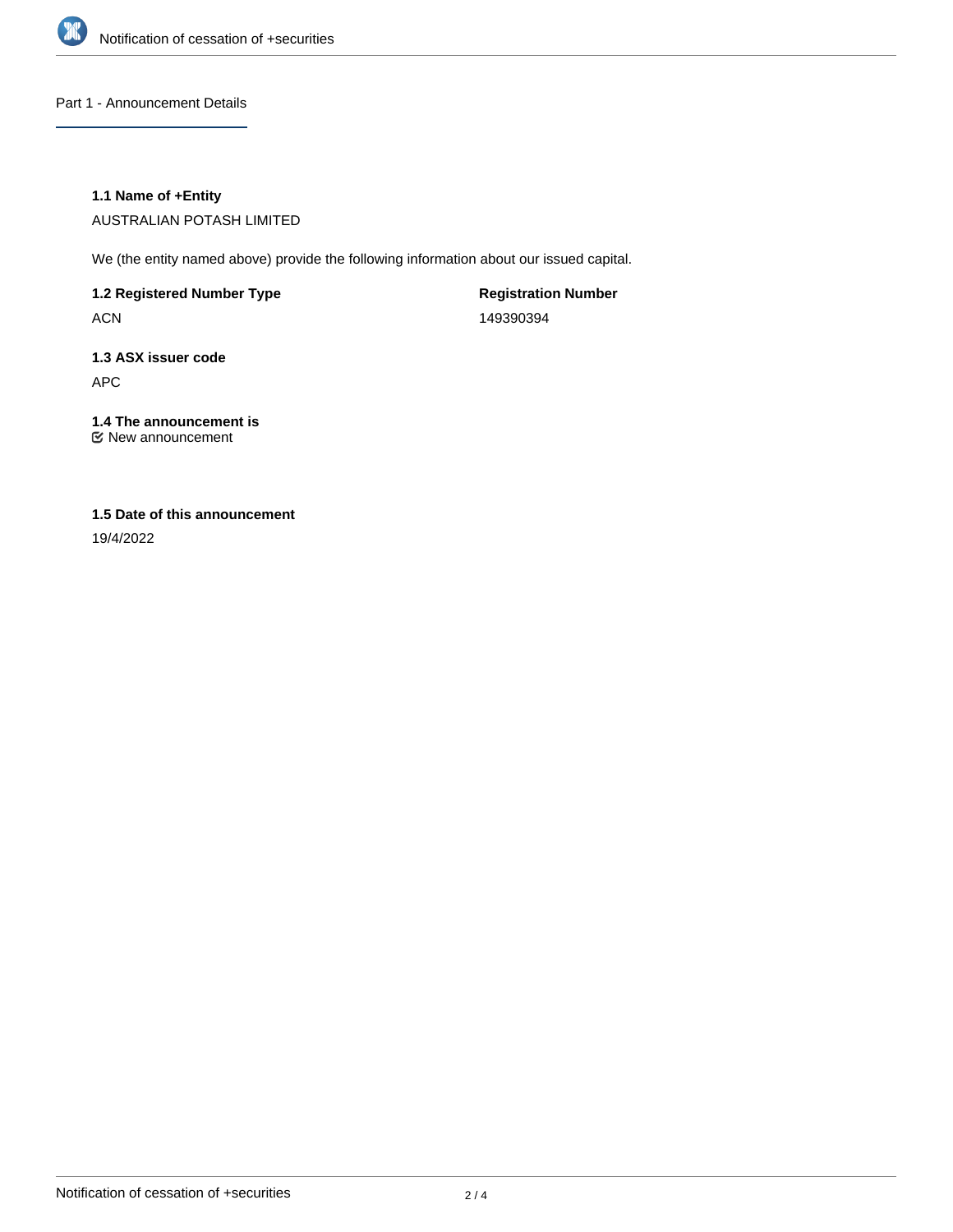

#### Part 2 - Details of +equity securities or +debt securities that have ceased

#### **ASX +Security Code and Description**

APCAD : OPTION EXPIRING 15-APR-2022 EX 25C

## **Unquoted +equity securities that have ceased**

**Number of securities that have ceased**

1,787,865

15/4/2022

# **Reason for cessation** Expiry of option or other convertible security without exercise or conversion

**Date of cessation**

**Is the entity paying any consideration for the cessation?** No

#### **Any other information the entity wishes to notify to ASX about the cessation?**